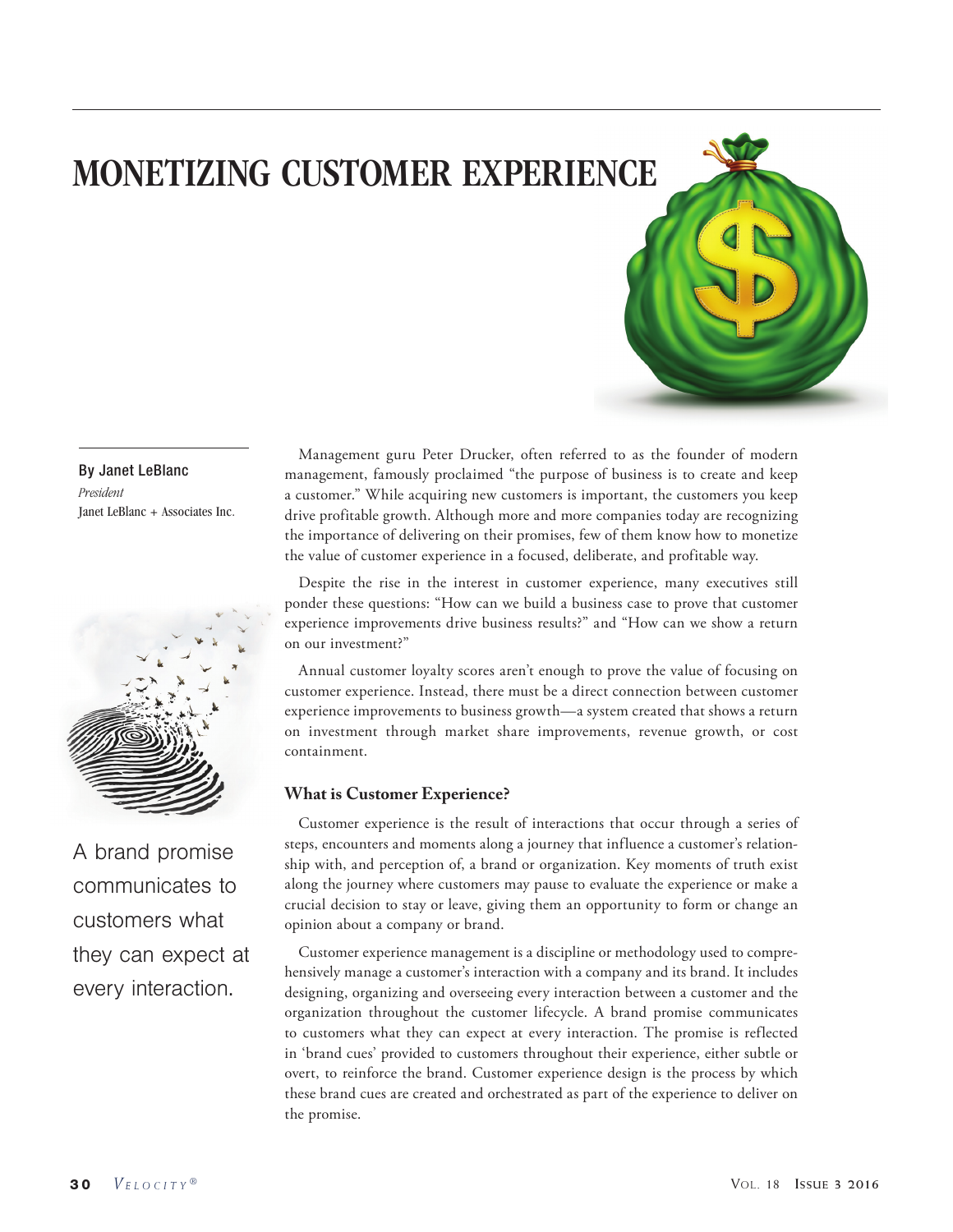Customer-centric leaders unite the organization in building a shared view of the ideal 'branded' customer journey. They embrace customer experience as a cultural adoption and a core operating model for their organization and build an enterprise-wide system to ensure customer needs and expectations are visible throughout the company at all times.

Customer-centric organizations are fully aligned on what actions are critical for driving revenue, rescuing customers at risk, and retaining and growing share of wallet. They reap the benefits of delivering exceptional customer experiences through repeat business, valuable word of mouth advertising and reduced cost to serve.

A customer-focused culture is a vital ingredient to the success of every strategic account manager (SAM). There is nothing more frustrating for account executives than to successfully move through a sales process only to experience disappointment during the implementation phase when the company fails to deliver on its promises. It is the promises you keep, not the promises you make that determine customer-led growth.

Strategic account managers (SAMs) have a challenging task of delivering on customer promises. Innovative solutions co-created with a strategic partner need enterprise-wide commitment and often require re-structuring and aligning business processes across buyerseller boundaries. Organizations need a deep understanding of how to execute a comprehensive SAM customer strategy in order to deliver on the customer value proposition.

# **Why Has Customer Experience Become So Popular?**

Organizations that have mastered the ability to design and implement a consistent customer experience that is branded and are able to deliver on their brand promise at every interaction have a distinct competitive advantage.

Research by Accenture<sup>1</sup> reported there is an increasingly prevalent phenomenon for the use of customer experience to disrupt, define and reshape



It is the promises you keep, not the promises you make that determine customer-led growth.

markets especially by new entrants. Eight in 10 executives surveyed in 2015 believe new entrants are better at providing positive customer experiences than traditional players in the industry.

With so many potential benefits, it makes sense that customer experience is rapidly becoming an important aspect of a company's growth strategy. In 2014, Janet LeBlanc + Associates collaborated with the Peppers & Rogers Group to understand the state of customer centricity across North America.2 Of the 350 senior business leaders surveyed from a wide range of industries, only 13 percent reported they considered their company to be truly customer centric compared to 72 percent who were either in a developing or transforming phase to being customer driven.

# **How to Create a Customer-Centric Culture**

Creating a customer-centric culture is one of the most challenging tasks. To be considered truly customer centric, everyone in the organization must have a shared vision of the ideal experience and know their role in making it happen.

Most senior leaders significantly underestimate the time it takes to lay the foundation to build a customercentric culture. Without strong executive support and strategic alignment, organizations move too slowly, stagnate and lose their way.

Creating a customer-centric culture requires:

- •A strong coalition and strategic alignment across the entire enterprise to a shared vision of the ideal experience;
- •A team of passionate senior leaders who actively channel the voice of the customer;
- •A strong will to aggressively understand customer economics and expectations;
- •A clear definition of what the company and employees need to do differently to deliver the ideal customer experience; and
- A system of measurement and reward to accelerate change.

# **Why Invest in Customer Experience?**

Years of empirical research have proven a high correlation exists between customer experience and three key elements of loyal behavior: willingness to buy more, reluctance to switch, and likelihood to recommend. Customer experience leaders have an advantage over those who lag behind on all three areas of customer loyalty.

Companies that develop a loyal following are rewarded for their efforts.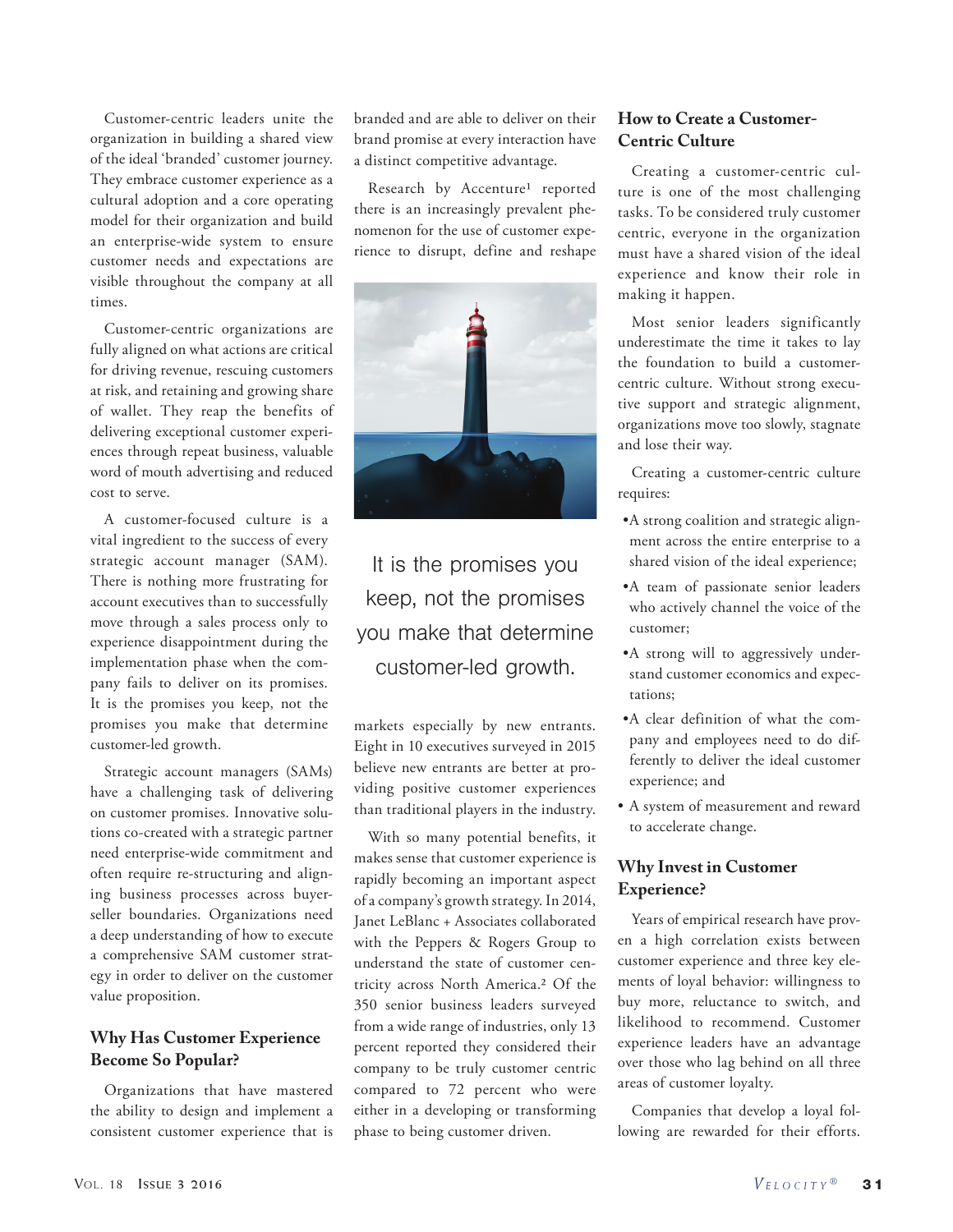As a customer's relationship with a company lengthens, profits rise—and not just a little. Companies can significantly boost profits by retaining just a small percentage more of their customers. Furthermore, as purchases rise, operating costs decline. In addition to increasing profits, loyal customers will pay a premium for branded products because of the confidence they have in the products or services being purchased. Brand advocacy is a powerful multiplier. Customers will spread valuable word-of-mouth advertising, which is infinitely more influential than any marketing message.

Companies that deliver experiences as promised are also rewarded with lower customer costs resulting from fewer customer complaints and returns, and decreased customer defection. These cost savings and additional revenues combine to produce a steady stream of profitable growth over the course of the customer's relationship with a company.

Customers generate increasingly more profits each year they stay with a company. Across a wide range of industries, the result is the same: the longer a company keeps a customer, the greater the return. When customers defect, they take all of the profitmaking potential with them.

# **Key Indicators of Customer-Led Growth**

Key drivers of customer growth related to the customers' interaction with an organization can impact both sides of the balance sheet. Expanding market share, increases in customer lifetime value and valuable customer referrals, all lead to customer growth. Conversely, decreases in complaints and lost customers, and a decline in the number of customers that slowly start to withdraw ties from an organization are key indicators of an improved customer experience.

Many of the organizations that report not seeing value from their customer experience improvement have yet to build the evidence needed to realize a return on investment. The business impact of customer experience investments need to be tracked beyond high-level loyalty measures to hard-core customer experience metrics that interest every member of the C-suite.

# **Understanding the Cost of Poor Quality Experiences**

Many companies today lack a basic understanding of the actual cost of their customer experience or the cost of poor quality experiences. For many it is challenging to capture the true cost of servicing the customer because financial analysis is usually conducted at the functional level rather than at the customer level.

Customer defections have a powerful impact on the bottom line. They can have more to do with a company's profits than many factors usually associated with competitive advantage such as scale, market share and unit costs.

Defectors are often difficult to define. For example, a customer who shifts the majority of its business to a competitor should not be considered a retained customer. While defection rates are an important leading indicator of profit fluctuations, they also direct attention to the specific aspects of the customer experience that are causing customers to leave.

If companies knew how much it really costs to lose a customer, they would spend more time evaluating the investments needed to retain customers. Unfortunately, most financial systems focus on current period costs and revenues and ignore expected cash flows over a customer's lifetime.

Considering how difficult relationships are to strengthen, they are remarkably easy to lose. Unfortunately, only 15 percent of those surveyed in the *North American Study on Customer Centricity*3 report measuring the cost of poor quality experiences and their impact on revenue growth.

One \$7-billion supply chain management company conducted a detailed analysis of the cost of poor quality experiences during a time of significant fiscal restraint. While the CFO was looking to trim \$250 million from its operating budget, the customer experience management team found that poor quality experiences cost them \$300 million. A close examination of the cost to service problems, from complaints, escalations and returned goods, as well as the potential revenue erosion from customers who were considered at

## Figure 1: Key Indicators of Customer-Led Growth

| <b>New Customers</b>                      | The average number of new customers per year.                                                             |  |  |  |  |
|-------------------------------------------|-----------------------------------------------------------------------------------------------------------|--|--|--|--|
| <b>Annual Customer Value</b>              | The average value generated by a customer in a given year.                                                |  |  |  |  |
| <b>Customer Lifetime</b><br><b>Value</b>  | The prediction of the net profit attributed to the entire future<br>relationship with a customer.         |  |  |  |  |
| <b>Customer Share of</b><br>Wallet        | A customer's total spending allocated to a specific category<br>that a business captures.                 |  |  |  |  |
| <b>Customer Referral Rate</b>             | The number of customer-generated referrals per year (or the<br>average number of referrals per customer). |  |  |  |  |
| <b>Customer Relationship</b><br>Longevity | The average number of years of a customer relationship.                                                   |  |  |  |  |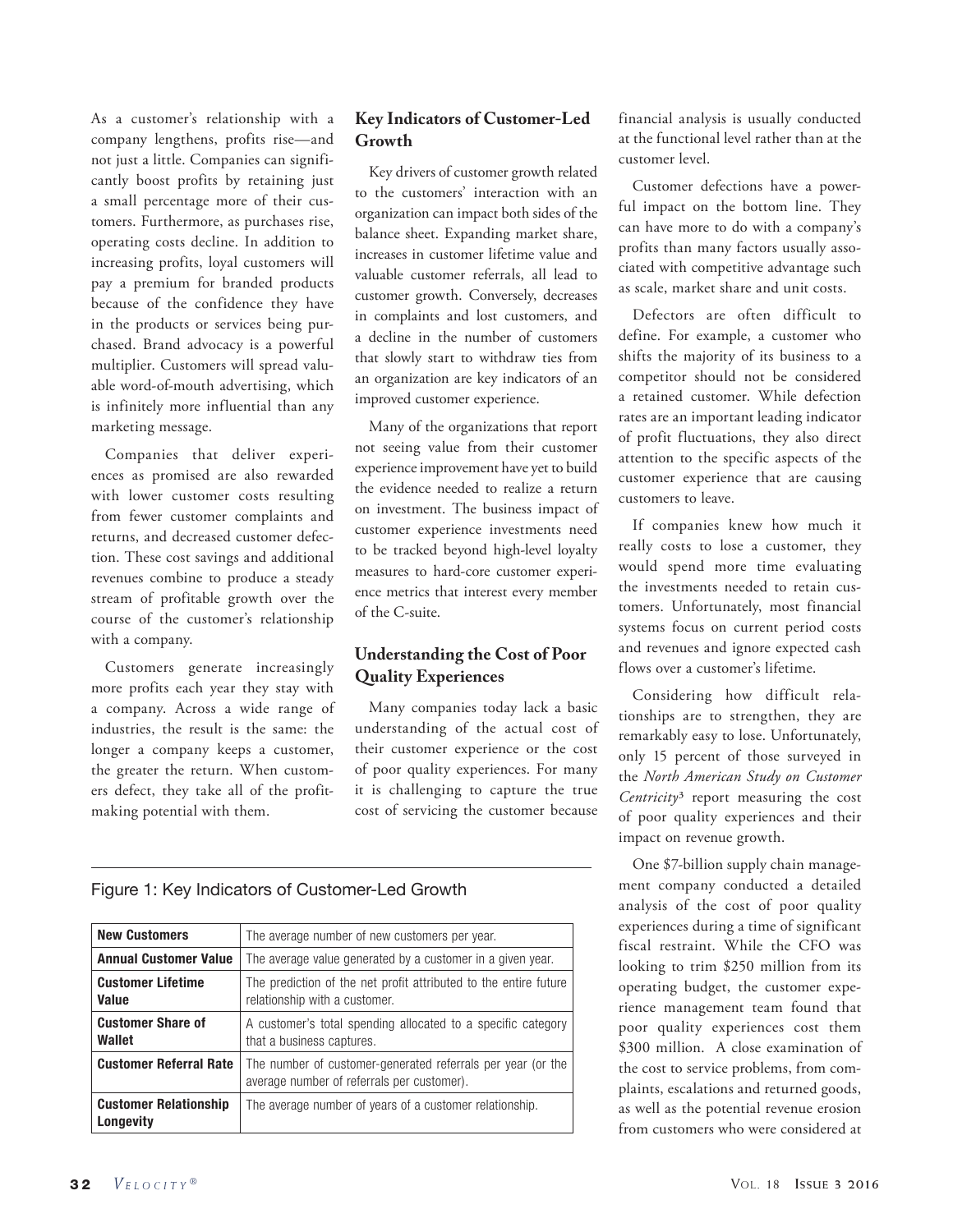risk, identified the impact poor quality had on company financials.

Additional analysis revealed a strong linkage between customers who were classified as "loyal" or "positive" and revenue growth. Conversely, customers who identified themselves as "at risk" were highly likely to abandon the company or erode their ties. A further investigation revealed that "at risk" customers defected within one year negatively impacting not only one business line but all revenue streams. For one line of business more than 50 percent of "hesitant" or "at risk" customers defected.

# **Measuring the Impact of Customer Experience Improvements**

Customer experience professionals must bring a solid business case forward to secure investments for customer experience improvements. Many companies use customer loyalty data to monitor relationship health, but those who consistently act on customer data resulting from a disciplined methodology are better equipped to improve revenue growth and to prevent defection. Below are examples of the type of data to consider.

### **1. Knowing Your Customer**

Before you can estimate the impact of customer experience improvements, you must know as much as possible about your customers: how much it costs to attract and retain them, how much they purchase, how, when and why they interact with you, and the reasons for defection. Individual customer information, if used properly, can yield a return for many years.

Senior leaders must actively pursue and care about how to manage customer growth and loss. Every employee must understand the defining moments along the customer journey that impact



Every quarter, new and lost customers should be examined for the volume and value of their sales.

a customer's decision to stay, leave, buy more or make a recommendation to others. Every quarter, new and lost customers should be examined for the volume and value of their sales. Senior leaders should talk to customers who have left to find out why they have reduced their level of engagement with the company or left altogether.

Customer experience leaders build a unified belief that customers are assets to the business and should be managed accordingly. Customer information should be viewed as an economic asset similar to new investments or acquisitions. They should promote the understanding that key customer behaviors have the potential to improve an enterprise's productivity.

When two companies are competing for the same individual customer's business, the company with the greatest scope of information and knowledge about that customer will probably be the more effective competitor. Cultivating profitable relationships will depend primarily on having critical information about a specific customer and using it wisely.

A basic set of indicators can illustrate the true cost of the customer experience. Company leaders need to "do the math" to know and care about the shifting behaviors of customers and the financial drivers needed to impact profitable growth.

### Figure 2: Knowing Your Customer

| <b>Generated Lead</b>                            | Total marketing costs divided by the number of leads generated per<br>campaign.                                                                                                |  |  |  |  |
|--------------------------------------------------|--------------------------------------------------------------------------------------------------------------------------------------------------------------------------------|--|--|--|--|
| <b>New Customers</b><br>Volume, Value and Costs  | Total cost of sales, marketing, branding, promotional offers.                                                                                                                  |  |  |  |  |
| <b>Retained Customer</b>                         | Retention costs such as the difference between at-risk customers<br>accepting a discount rate versus a satisfied customer paying full fare.                                    |  |  |  |  |
| <b>Lost Customer</b><br>Volume, Value and Costs  | Total revenue lost or revenue erosion resulting from lost customers.                                                                                                           |  |  |  |  |
| <b>Product Usages</b><br>Increases and Decreases | Percentage increase or decrease of product usage to track customer<br>growth or erosion.                                                                                       |  |  |  |  |
| <b>Customer Segment</b><br>Growth or Loss        | Percentage increase or decrease of market share to track market<br>growth or decline.                                                                                          |  |  |  |  |
| <b>Cost of Poor Quality</b>                      | Total cost of complaints, escalations, disputes, returns, field service<br>costs, collection costs, special requests, repairs, legal settlements<br>and executive escalations. |  |  |  |  |
| <b>Cost to Serve</b>                             | The cost to service a customer across all customer channels.                                                                                                                   |  |  |  |  |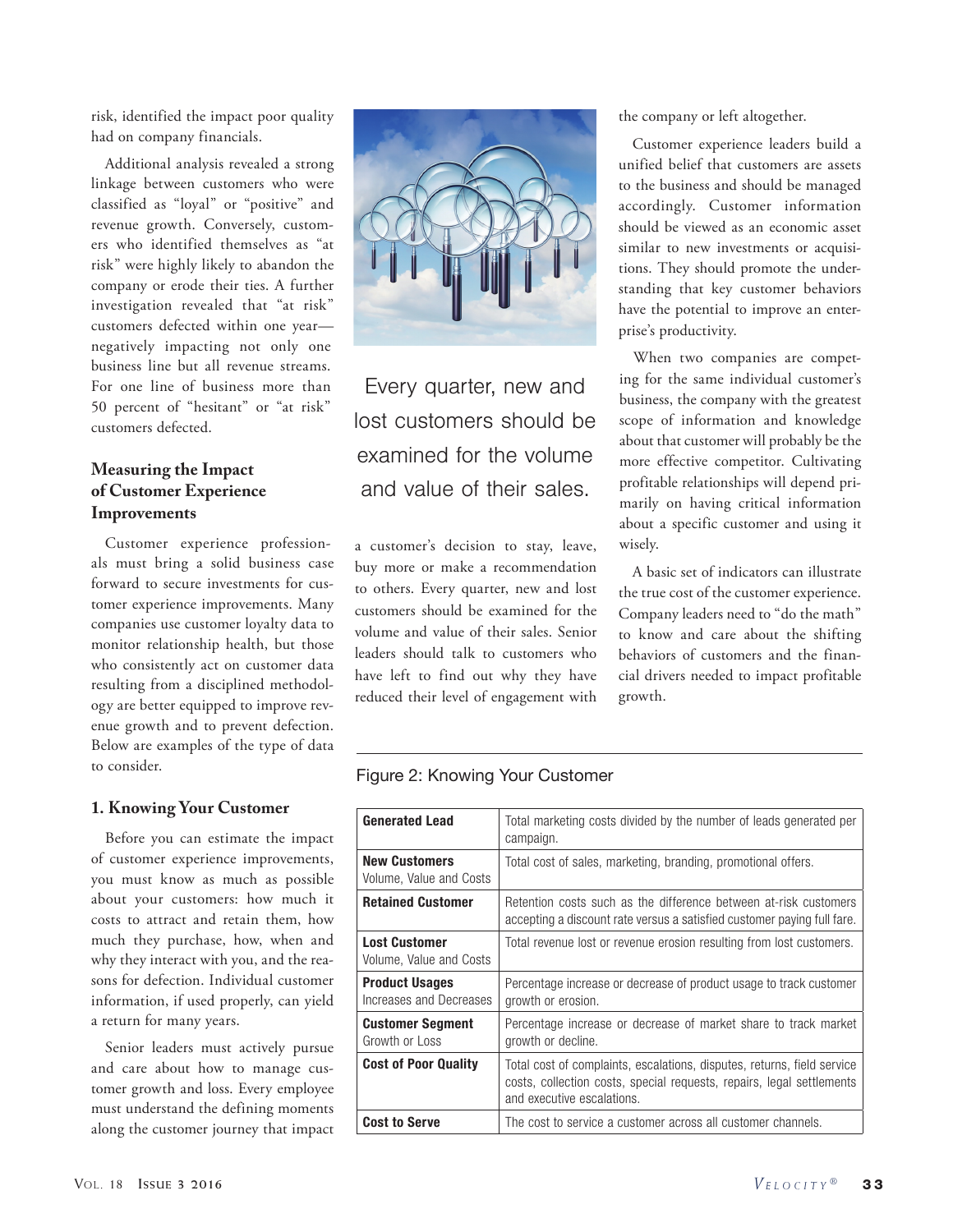Most of this information can be found in a comprehensive CRM system, but some challenges can remain when trying to extract and analyze this level of data. Challenges are often found when:

- 1. Legacy systems place restrictions on the collection and manipulation of data;
- 2.Customers switch between products, which complicates accurate identification of which customers have actually grown, eroded or been lost to the competition;
- 3.Complex customer relationships develop such as mergers, bankruptcies and acquisitions which prove difficult to identify and track;
- 4.The population of customers under study in a particular segment is too small, making the identification of statistically significant results more difficult to prove.

# **2. Linking Customer Expectations to Business Metrics**

A structured, enterprise-wide approach to managing customer

relationships is extremely valuable to organizations that understand the economics of customer experience. By developing the tools and techniques to understand what customers value most throughout the end-to-end customer experience, organizations today can strengthen and protect relationships with their most valuable customers.

What customers want is relatively simple. Fundamentally, they want companies to understand and anticipate their needs and expectations, do everything possible to make it easy to do business with them, and have an efficient system in place to resolve problems quickly and respectfully.

Many organizations have customer research programs in place to measure how customers perceive the overall quality of the experience. However, linking customer expectations to internal business metrics can pose a significant challenge. When customers say they expect 'reliable' product performance, we ask ourselves "what does *reliable* mean and how do we link these expectations to measurable business results?"

Figure 3 exemplifies how to structure and link customer data to business

metrics. A well-defined list of attributes to describe the end-to-end customer experience is the first step towards more fully understanding customer expectations from an operational perspective. By using sophisticated customer value analysis techniques, each area of the customer experience can be assessed to identify the impact of the customer attribute on the overall perception of quality. In the Figure 3 example, product reliability has the most influence on improving customer-perceived quality. In other words, improving product performance will have the greatest influence on a customer's propensity to increase usage and recommend products or services to others.

The customer relationship and their perception of quality continues to evolve over time. How customers evaluate and assess the quality of the customer experience is a critical component to the value equation. Value is defined as the relationship between price and quality. How customers perceive the quality of the overall customer experience in relation to the price paid determines the value equation.

Staying attuned to changing

### Figure 3: Linking Customer Expectations to Internal Business Metrics

| <b>Internal Metrics</b>           | <b>Customer Experience</b><br><b>Attributes</b> |          | <b>Customer Experience</b><br>Pillar |                        |                                 |
|-----------------------------------|-------------------------------------------------|----------|--------------------------------------|------------------------|---------------------------------|
| % Repair Calls                    | Reliability                                     | $(40\%)$ |                                      |                        |                                 |
| % Calls for Product Information   | Easy to Use                                     | (20%)    | 30% Product Performance              |                        |                                 |
| % On-time Delivery                | <b>Product Delivery</b>                         | $(40\%)$ |                                      |                        | Likelihood to                   |
| % Repair Calls                    | Repair Performance                              | (30%)    |                                      |                        | Recommend                       |
| Average Speed of Repair           | Speed of Repair                                 | (30%)    | 15% Service Support                  | Customer-<br>Perceived | Likelihood to                   |
| % Resolved First Point of Contact | <b>First Call Resolution</b>                    | $(40\%)$ |                                      | Quality                | Continue to Use                 |
| Qualifications / Expertise        | Knowledge                                       | (30%)    |                                      |                        | Likelihood to<br>Increase Usage |
| % Proposals Made on Time          | Responsive                                      | (25%)    | 10% Account Management I             |                        |                                 |
| % Follow Up Made                  | Follow-Up                                       | (10%)    |                                      |                        |                                 |